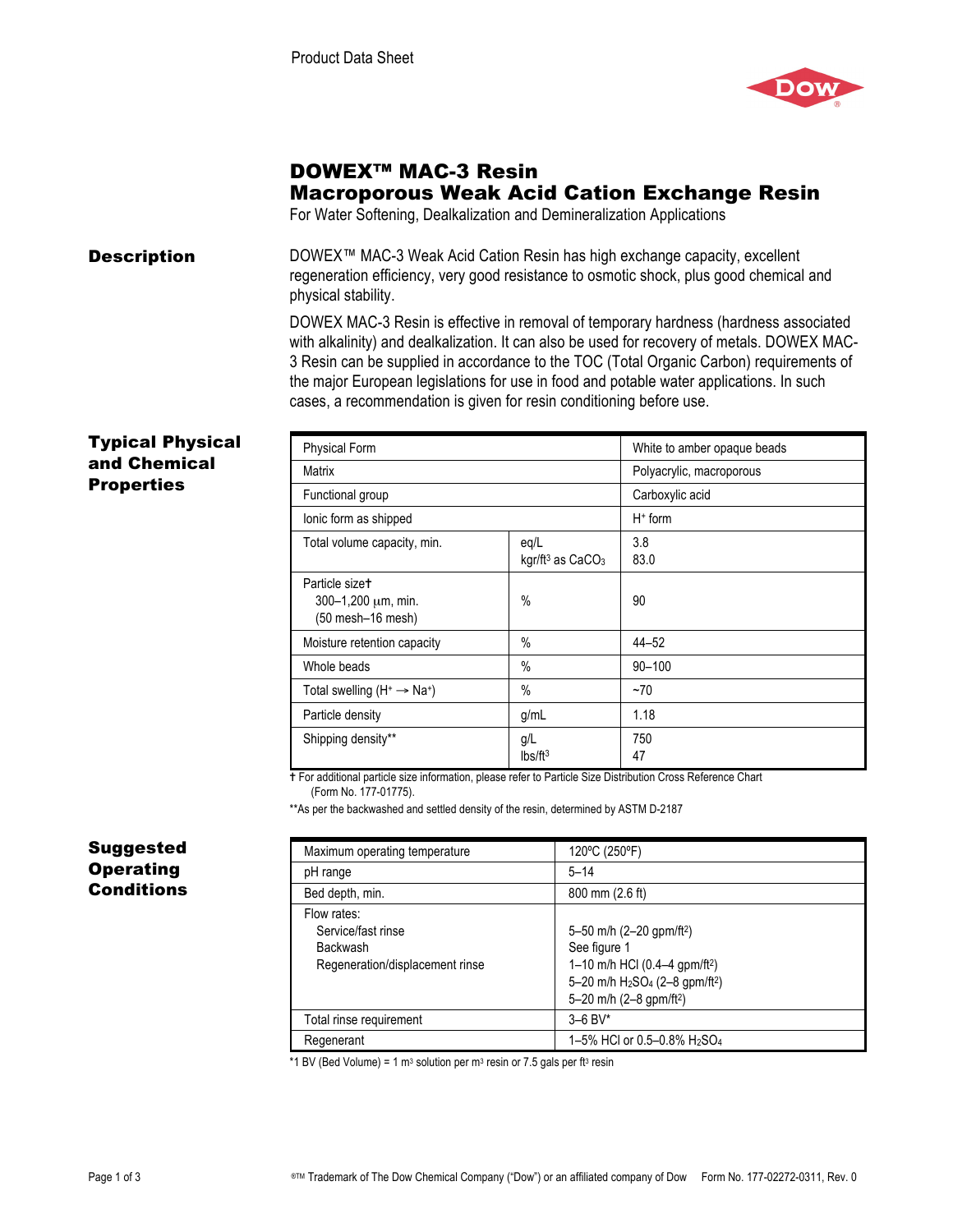## **Hydraulic Characteristics**

Figure 1 shows the bed expansion of DOWEX™ MAC-3 resin as a function of backwash flow rate and water temperature. Figure 2 shows the pressure drop data for DOWEX MAC-3 as a function of service flow rate and water temperature. Pressure drop data are valid at the start of the service run with clear water and a correctly classified bed.

#### Figure 1. Backwash Expansion Data Figure 2. Pressure Drop Data





#### For other temperatures use:

 $F_T = F_{77^\circ F}$  [1+ 0.008 (T<sub>°F</sub> -77)], where  $F = gpm/ft^2$  $F_T = F_{25\degree}$  [1+ 0.008 (1.8T<sub>°C</sub> - 45)], where  $F \equiv m/h$ 



#### For other temperatures use:

 $P_T = P_{20^{\circ}C} / (0.026 T_{\circ C} + 0.48)$ , where  $P = bar/m$  $P_T = P_{68^\circ F} / (0.014 T_{\circ F} + 0.05)$ , where  $P = \text{psi/ft}$